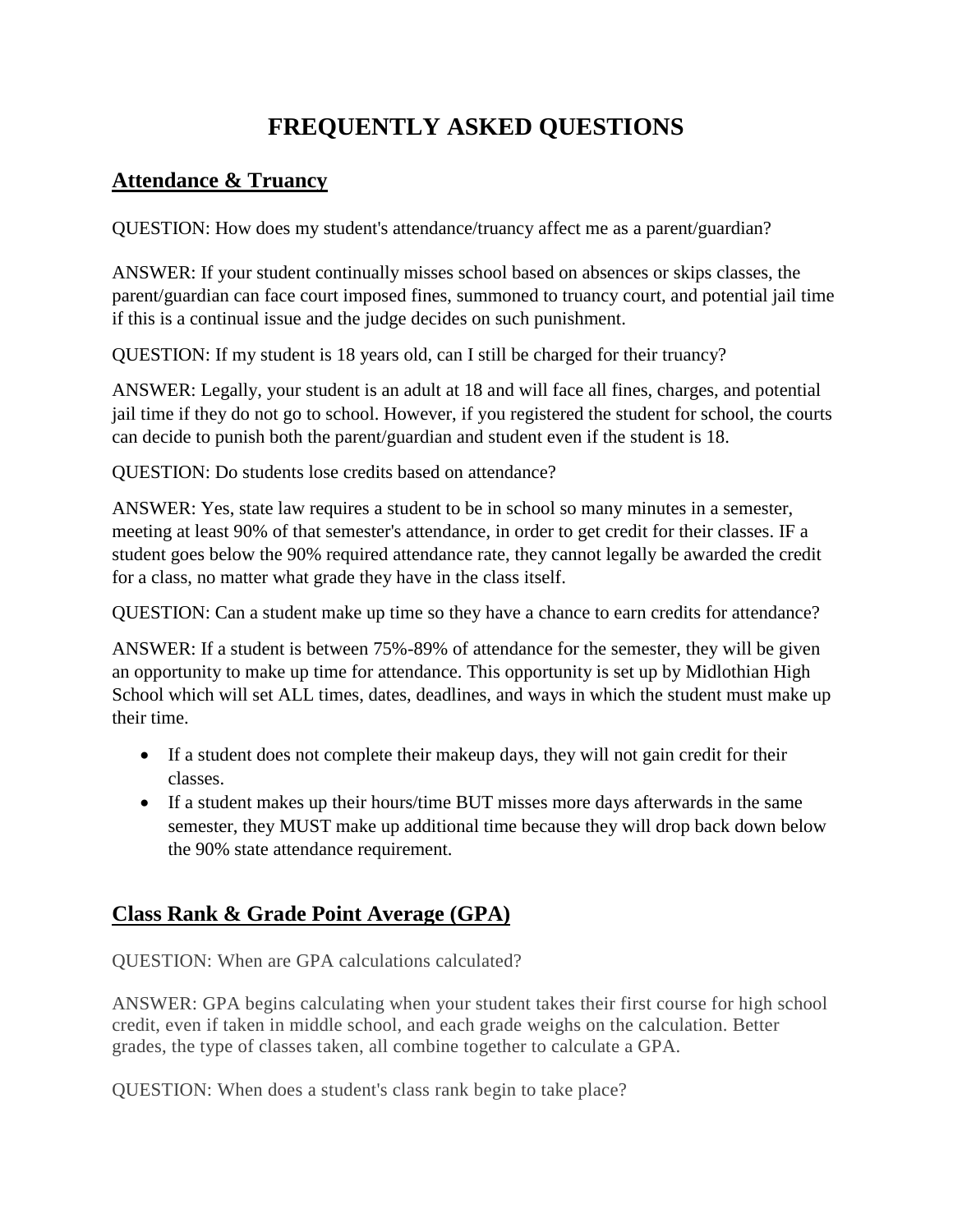ANSWER: By a student's 11th grade year, a graduating class begins to take shape in terms of all other students in their own  $11<sup>th</sup>$  grade year. Student GPAs begin to measure against each other in the same  $11<sup>th</sup>$  grade class, all of whom are expected to become the graduating class for next school year.

QUESTION: How can I find out the GPA/rank/grades of other students to help me know how much I need to increase my own GPA/rank position?

ANSWER: It is illegal for any school official to give information regarding another student out to anyone other than authorized individuals for that particular student. Never will any information about another student be shared with anyone who does not have the authority to see it.

#### **Class Rank for the Graduating Classes of 2022 and Beyond**

For students who entered grade 9 in the 2018-19 school year or thereafter, the District shall include in the calculation of class rank only grades earned for high school credit in the following subjects: English, Mathematics, Science, and Social Studies according to TEA Chapter 74 as listed below.

| Level           | Configuration          | <b>Courses: Chapter 74 English, Mathematics,</b>      |
|-----------------|------------------------|-------------------------------------------------------|
|                 |                        | <b>Science, &amp; Social Studies</b>                  |
|                 | <b>Numerical grade</b> | Eligible AP courses shall be categorized and          |
| <b>Advanced</b> | multiplied times 1.15  | weighted as Advanced courses; weight is calculated    |
|                 |                        | at the end of the semester.                           |
|                 | <b>Numerical grade</b> | Eligible Pre-AP, dual credit courses, and courses     |
|                 | multiplied times 1.10  | locally designated as honors shall be categorized and |
| <b>Honors</b>   |                        | weighted as Honors courses; weight is calculated at   |
|                 |                        | the end of the semester.                              |
|                 | <b>Numerical grade</b> | All other eligible courses shall be categorized and   |
| Regular         | multiplied times 1.0   | weighted as Regular courses.                          |
|                 |                        |                                                       |

#### **Grade Level Classification**

QUESTION: How are students classified in a grade level?

ANSWER: Students are classified based on how many credits they have currently in a school year. Age does not change a student's grade level, only credits do.

QUESTION: How many credits does it take to be promoted to the next grade level?

ANSWER: 9th: 0-5.5 credits, 10th: 6-12.5 credits, 11th: 13-18.5 credits, 12th: 19-26+ credits.

QUESTION: How can my student get back lost credits to fix their grade level?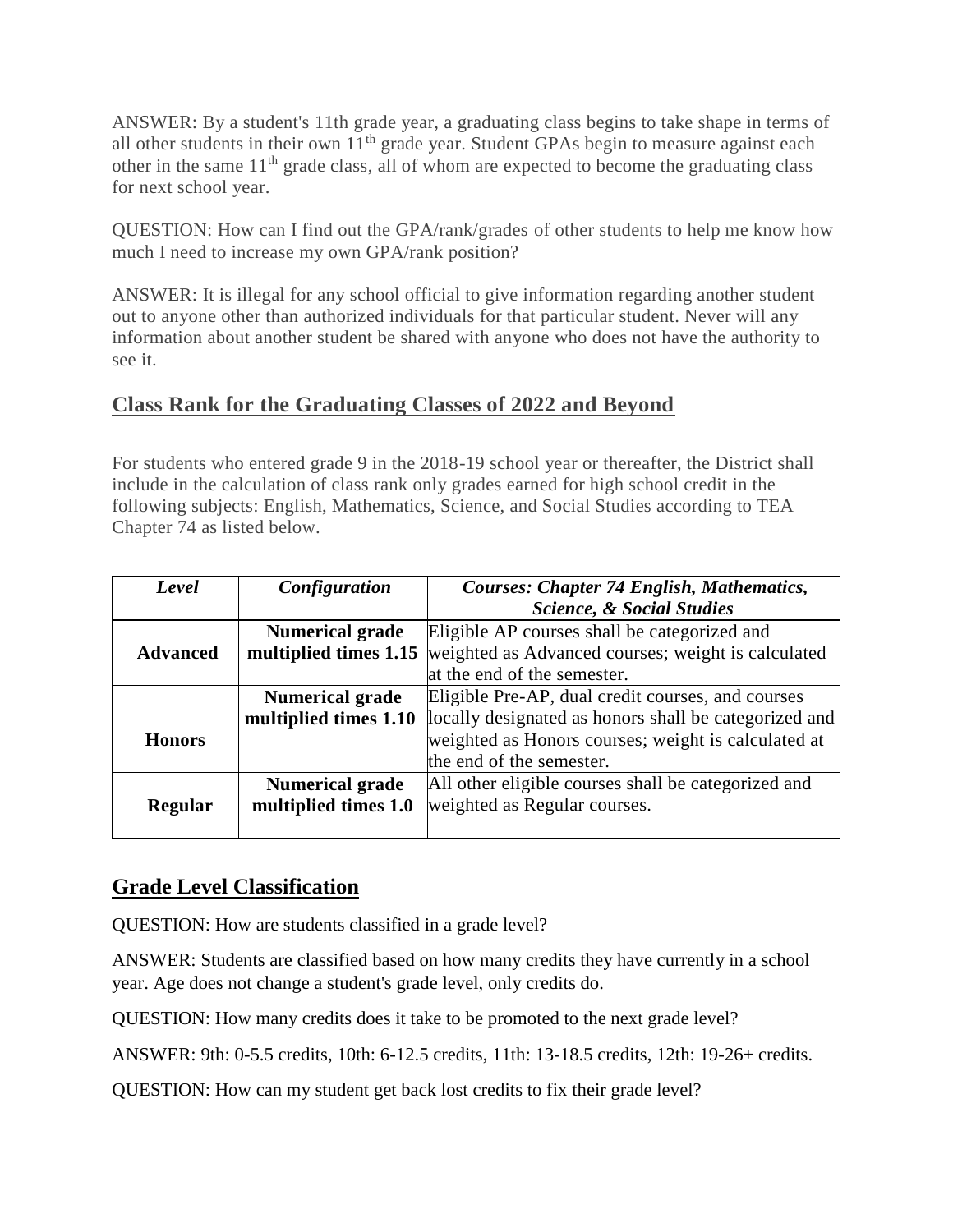ANSWER: Students are able to do credit recovery in a class Edgenuity period, each day built into their schedule. Because of limited space, this option is reserved for students who are older first and need to catch up on credits. Another opportunity is for students to do summer school to regain a half credit per class completed in a short timeframe.

#### **Texas Graduation Requirements**

QUESTION: How many credits does Texas require a student to have to graduate?

ANSWER: Texas requires at least 26 credits to graduate under the Foundation w/ Endorsement Graduation program.

• Under special circumstances, a student is able to opt-out of the endorsement (26) graduation plan and choose to graduate under the Foundation Plan with 22 credits. However, by graduating under the 22 credit plan, a student limits financial aid opportunities and the particular college they want to pursue after high school.

QUESTION: If my student has 26 or more credits, do they automatically get to graduate?

ANSWER: Texas law also requires students to take and pass certain classes in ELA, Science, Social Studies, and Math. A student must also meet Foreign Language, Physical Education, Fine Arts, and Electives requirements. Finally, a student must take and pass all STAAR/EOC tests (5 in total) to meet state testing requirements.

QUESTION: Can students graduate after the age of 18 and a fourth year of high school?

ANSWER: A student may graduate after 18 and a fourth year of high school. However, age does change attendance requirements in terms of how many days a student can miss. Graduation requirements do not change for a student who is older than 18 and/or graduating into a 5th year of high school.

#### **Out of State Students and Texas Credits**

QUESTION: What does it mean to be an Out of State student?

ANSWER: School districts that are physically not located in the State of Texas. This could also mean a student lives in Texas, but attends an accredited private school using face to face or online methods of instruction.

QUESTION: What is not considered to be Out of State credit?

ANSWER: Unaccredited schools, curriculum, and/or programs that could be purchased from another state and/or district that are not recognized by the State of Texas as reputable educational sources. Self-created curriculum, programs, and or homeschool/private school that is not approved by the State of Texas Department of Education.